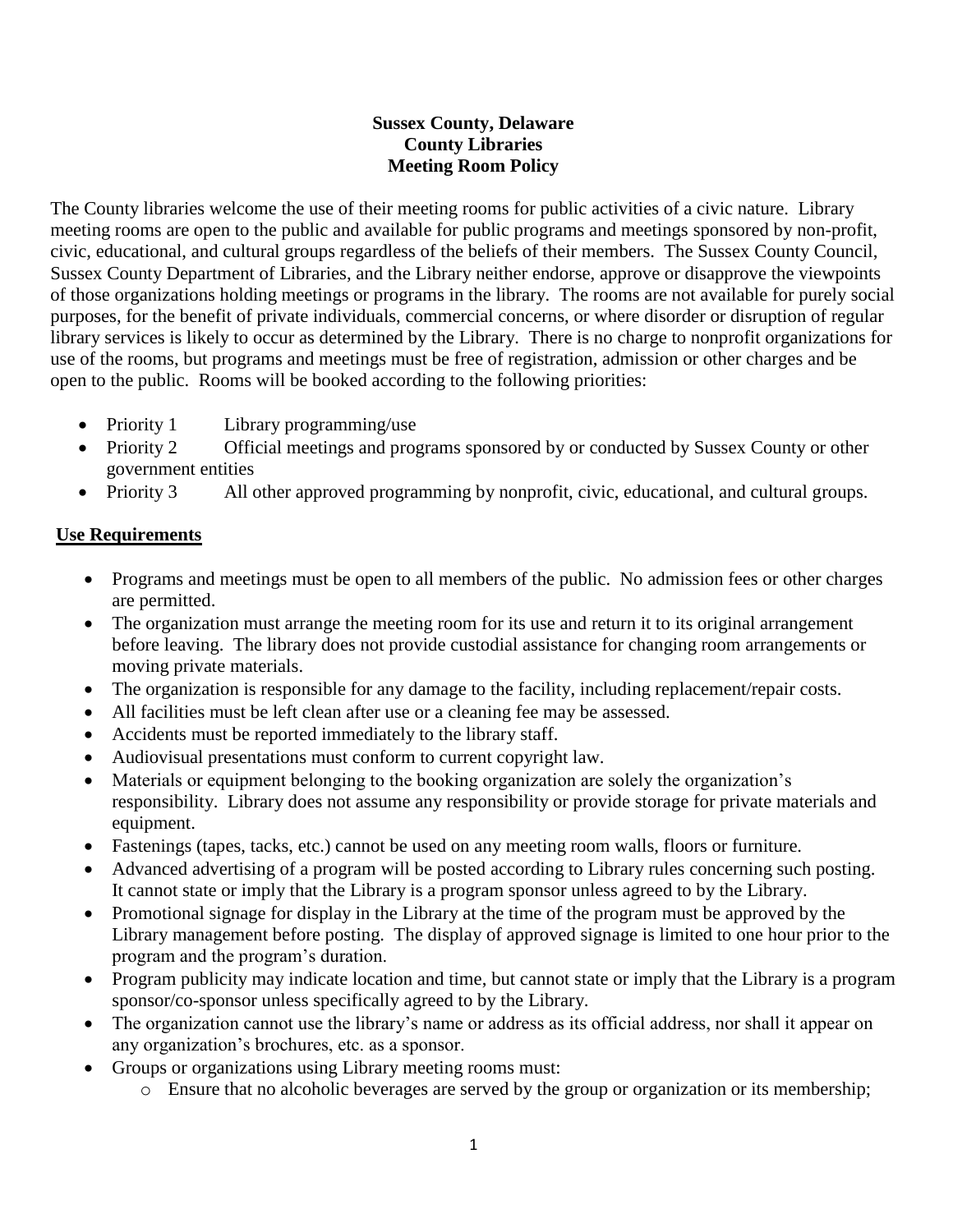- o Enforce the tobacco-free and vape-free policy within the building;
- o Adhere to posted room capacity limitations;
- o Follow fire regulations exits must remain accessible;
- o Ensure that children/teen meetings have adult supervision.
- o Respect the fact that the meeting is being held in a library and, as such, noise levels should be kept to a minimum.
- o Acknowledge and accept the Sussex County Acceptable Library Use Policy and the statewide Delaware Libraries Internet Acceptable Use Policy and agree to abide by its terms and conditions as it may relate to any internet usage at the meeting on Library premises regardless of whether such usage is through the entity's own computer brought onto the premises or a Library computer which is already on-site.

#### **Reservation Requirements**

- Reservation requests for the meeting room can be made between two weeks and up to six months in advance of the needed date.
- Recognizing that weeknights are high-demand time slots, the library reserves the right to ensure equitable access for as many community groups as possible.
- The library reserves the right to cancel meeting room reservations.
- The organization's chief officer or other responsible person will file a Reservation Form with the library, available at the Circulation Desk. No reservations will be made or confirmed until the Reservation Forms are returned to the library. Confirmation or denial of the request will be returned to the responsible person by the Library.
- Organization must have general liability insurance in an amount sufficient to cover any property damages that may occur to the Library or personal injuries that may occur on-site.
- Organizations hereby agree to hold harmless and defend Sussex County, the Library, their agents, servants, or employees, from and against any and all losses, claims, actions, damages, liabilities, and expenses, including , but not limited to, those in connection with loss of life, bodily and personal injury or damage to property of whatever kind or nature, including attorney's fees and costs, proximately caused by the negligence of the organization, its agents, or employees, in connection with any meeting or event and the performance of the organization's agreement with the Library.
- Organization will provide evidence of non-profit status.
- When the responsible person that signs for the group has changes, a new form must be filed with the Library.
- Requests for use of library equipment must be made at the time of booking. The organization must provide a qualified operator and assume financial responsibility for damage to or replacement of equipment.
- Organization shall report attendance numbers to the Library.
- Cancellations should be made as promptly as possible. Organizations that repeatedly do not show or cancel bookings may be denied future use of the room.